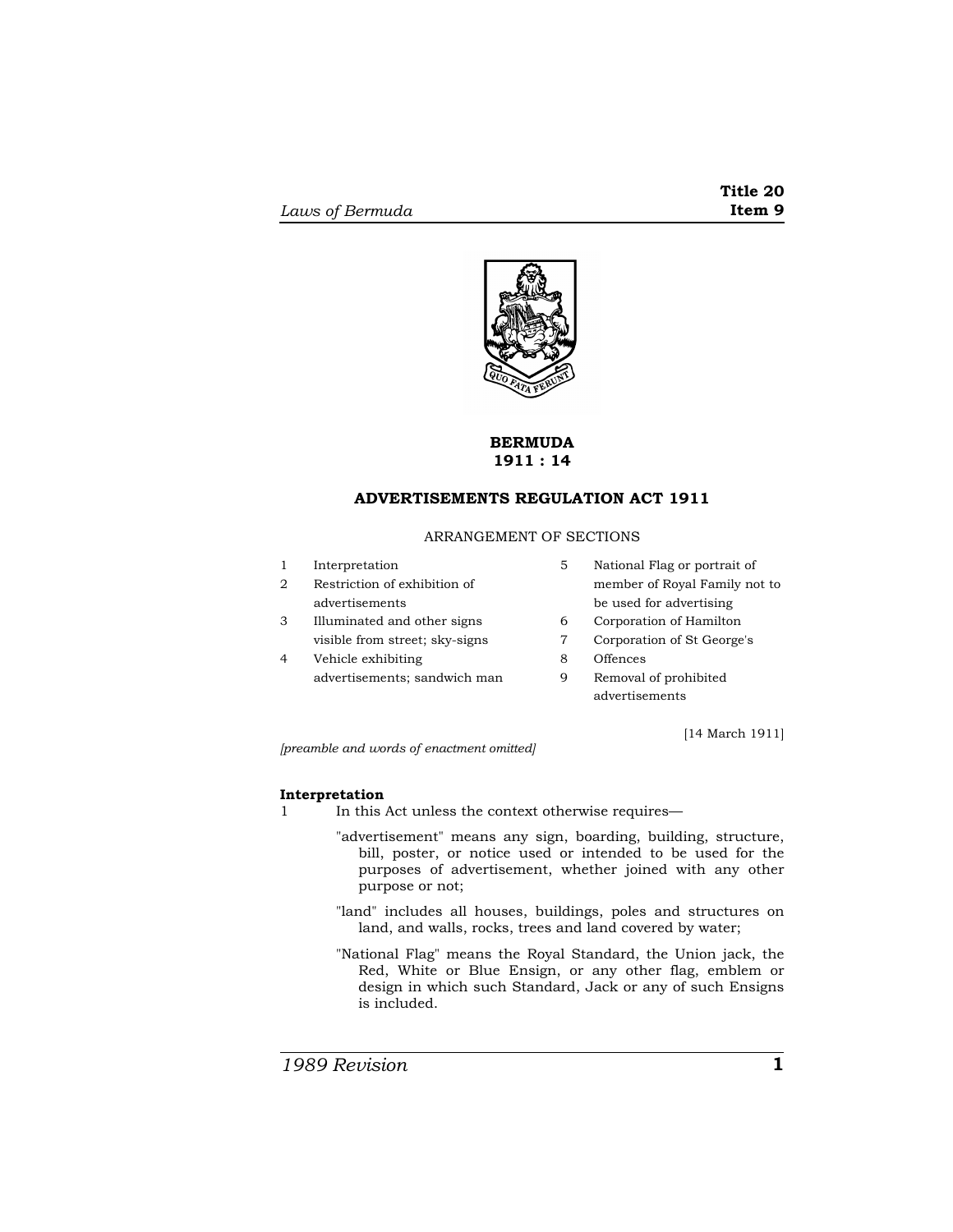#### **ADVERTISEMENTS REGULATION ACT 1911**

#### **Restriction of exhibition of advertisements**

2 No person shall, except as otherwise provided by this Act, exhibit any advertisement, upon or over any land except—

- (a) advertisements upon any land relating solely to any entertainment, meeting, auction or sale to be held upon, or in relation to such land or to any property thereon; or
- (b) announcements of the sale or letting of such land; or
- (c) announcements or copies of any proclamation or official notice published by authority of the Governor, the Supreme Court, any Justice of the Peace, either branch of the Legislature, any Government Department, any Government Board, or any officer holding a commission in Her Majesty's Forces; or
- (d) announcements or notices duly published by proper authority of any meeting of freeholders or others for any parliamentary, municipal or parochial election, or other purpose; or
- (e) advertisements or announcements upon any land, within either municipal area, being land duly licensed for the exhibition of advertisements by the respective municipal corporations :

 Provided that in all such excepted cases, the advertisements shall not contain letters, effigies, figures or other advertising emblems exceeding twelve inches in height; or

- (f) advertisements or announcements exhibited inside a display window of an agent's business premises of any business, entertainment or occurrence in respect of which such agent acts; or
- (g) advertisements or announcements exhibited inside of any shop, store or place of business, other than any public vehicle or ferry boat; or
- (h) advertisements relating to the sale of land at auction or otherwise; or
- (i) advertisements relating to the arrival or departure of any ship belonging to or employed by any line or company the ships of which ordinarily ply between Bermuda and elsewhere; or
- (j) advertisements published in any book, newspaper, magazine, calendar or periodical; or
- (k) announcements, in letters not exceeding fifteen inches each in height or width, of the business name of the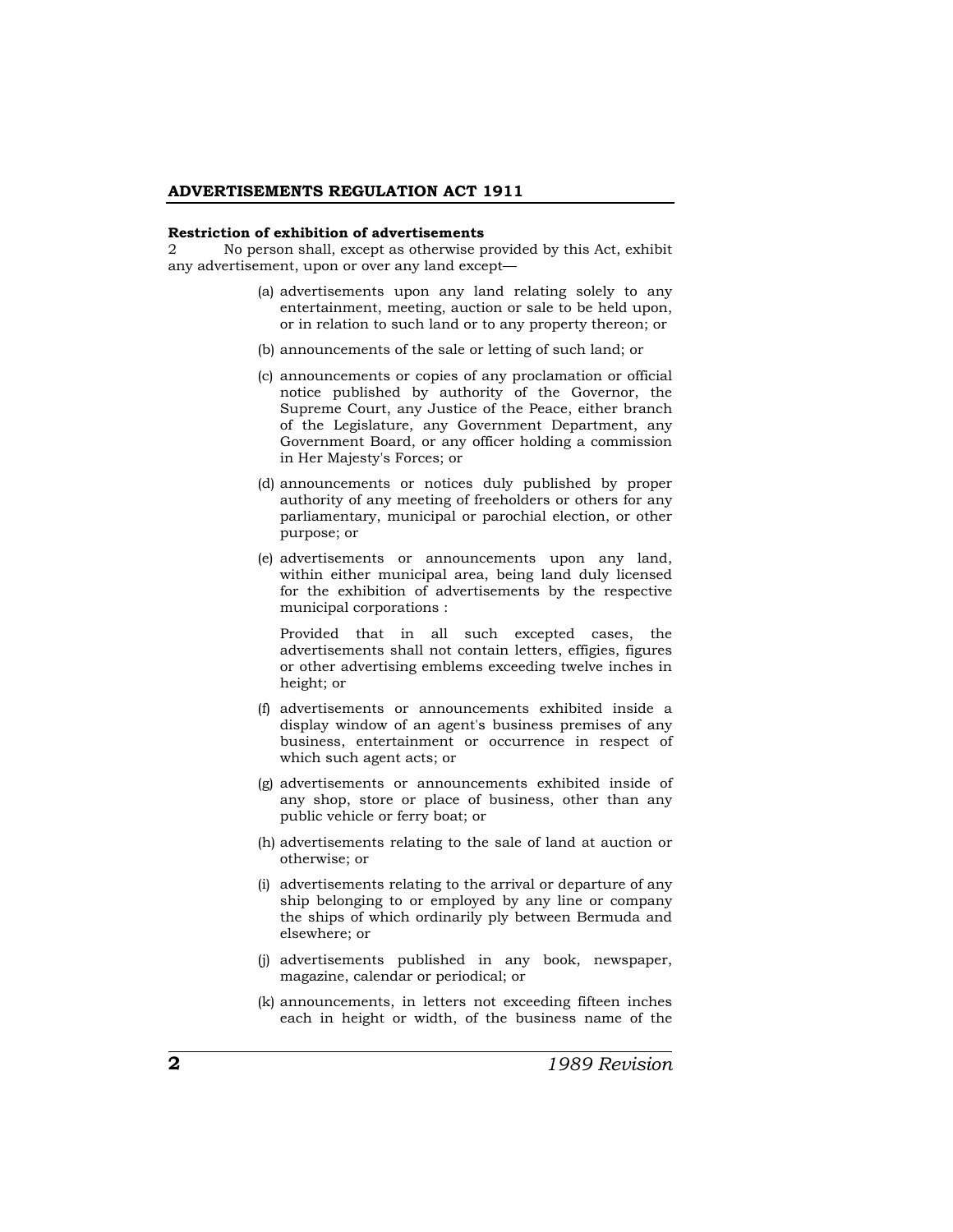company, firm or person carrying on business on the premises and the general character of the business carried on therein.

## **Illuminated and other signs visible from street; sky- signs**

- 3 (1) No person shall—
	- (a) erect upon, or fix to, or exhibit above, any land, any advertisement supported on or attached to, any post, pole, standard, framework or other support which, or any part of which, or the support of which, is visible against the sky from some point in any street or public way; or
	- (b) use or exhibit any kite, balloon, parachute or other similar device, employed wholly or in part for the purpose of any advertisement or announcement, over any land or street; or
	- (c) exhibit any flashing or illuminated sign which is visible to any person on any public street or public way.

(2) For the purposes of subsection (1)(a), an advertisement, the uppermost part of which is no higher than the roof line of any building on the plot on which it is situate, shall not be deemed to contravene the provisions of that paragraph.

(3) For the purposes of subsection (1)(c), an "illuminated sign" means a sign used or intended to be used for the purpose of advertising the lettering or design of which is illuminated from within the components constituting the lettering or design.

# **Vehicle exhibiting advertisements; sandwich man**

- 4 No person shall—
	- (a) act, or employ any other person to act, as a sandwich man or for similar purposes to walk through any public street or highway, solely or chiefly for the purposes of exhibiting advertisements;
	- (b) in any public street or highway draw, wheel, ride or drive any vehicle used solely or chiefly for the purpose of exhibiting advertisements.

# **National Flag or portrait of member of Royal Family not to be used for advertising**

- 5 No person shall—
	- (a) use the National Flag for or in connection with any advertisement, nor exhibit or display in any part of such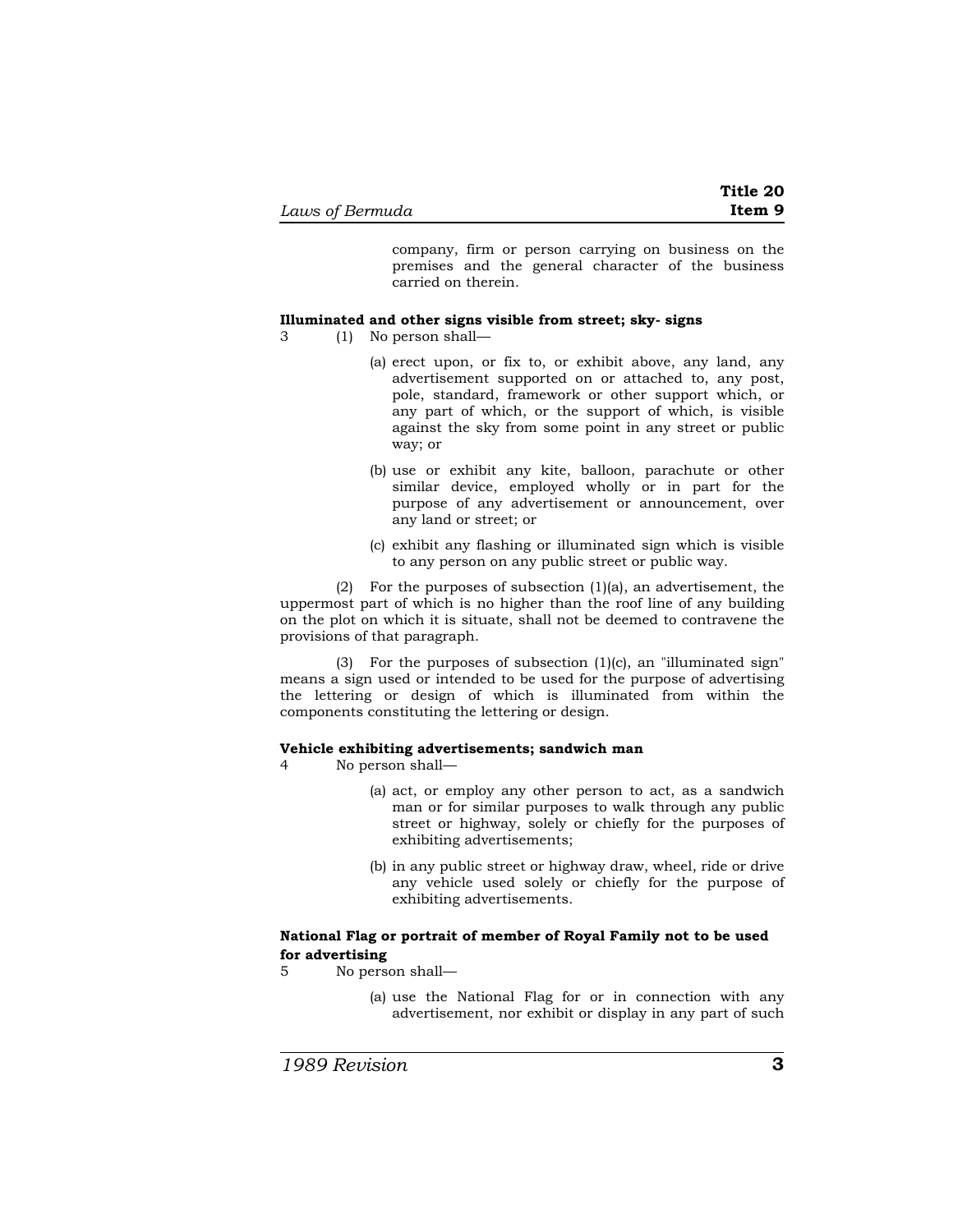### **ADVERTISEMENTS REGULATION ACT 1911**

flag, any name, device or mark intended for purposes of announcement or advertisement; or

(b) use any portrait of the reigning Sovereign or any living or deceased member of the Royal Family, upon any circular, calendar or poster used or intended to be used, in any way, for advertising purposes.

### **Corporation of Hamilton**

6 The Corporation of Hamilton may grant a licence in respect of any land within the municipal area of the City of Hamilton, for the purpose of posting, placing or exhibiting advertisements:

Provided that—

- (a) before any licence is granted in respect of any land not the property of the Corporation, the permission of the owner or occupier shall be first obtained;
- (b) any such licence shall be subject to such terms, conditions and notice of discontinuance as the Corporation may deem expedient; and
- (c) the space on any hoarding, or other structure used for advertising purposes, shall not exceed six feet in height.

### **Corporation of St George's**

7 The Corporation of St. George's shall have the like powers of granting licences in respect of land within the limits of the Town of St. George as are vested in the Corporation of Hamilton by section 6.

### **Offences**

8 Any person who contravenes any of the foregoing provisions of this Act commits an offence against this Act:

Punishment on summary conviction: a fine of \$720 and in the case of a continuing offence a further fine of \$144 for every day during which the offence continues.

### **Removal of prohibited advertisements**

9 (1) Any magistrate may on the complaint of any person issue a summons requiring the owner or occupier of any land upon or over which any advertisement prohibited by this Act is placed or exhibited to appear before him and to show cause why he should not take down or remove such advertisement, and on failure of any person so summoned to appear or to show cause as aforesaid, the magistrate may order such owner or occupier as aforesaid to take down or remove such advertisement within a specified time.

(2) In the event of his failure to comply with such order such owner or occupier commits an offence against this Act: